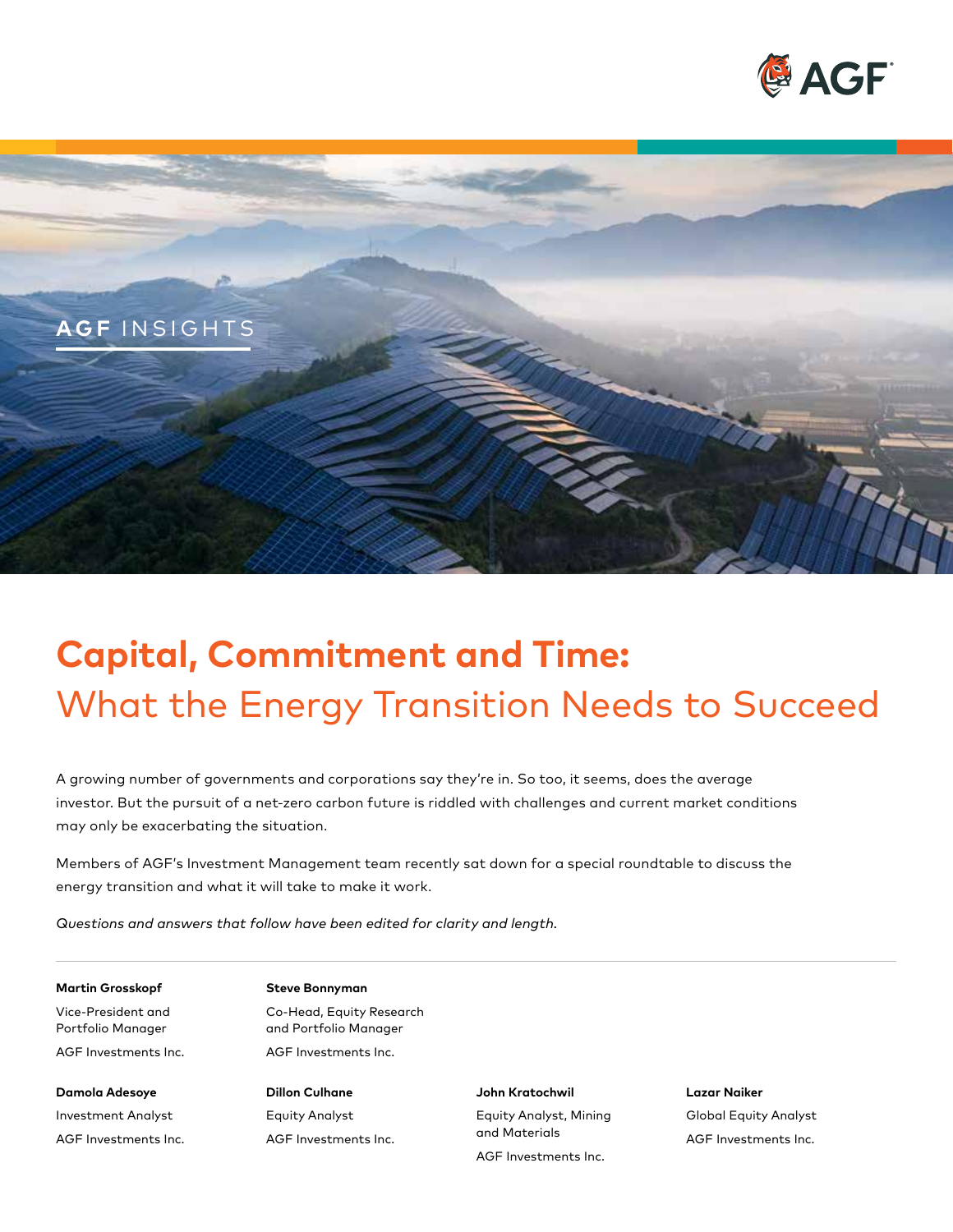



One of the biggest problems that needs to be solved for is the lack of capital being directed towards the transition.

**– Martin Grosskopf** 

## **How would you characterize the energy transition to date?**

**Martin Grosskopf (MG):** There's little doubt that most governments around the world are committed to an energy transition that will shift the global economy towards a lower carbon future. The most recent United Nations Climate Change Conference (COP 26) last year is just the latest example of that. Moreover, the same type of commitment is also shared by a growing number of corporations. In fact, a recent survey of Bank of America equity analysts showed something like 92% of the companies they cover indicated that they have made a commitment or pledge to help achieve a net-zero carbon future, meaning commitments like these are now part of everyday business strategies and embedded in the mentality of financial markets – at least to some extent.

That said, we're still nowhere near being on the netzero carbon trajectory that is required to hold global temperature increases at 1.5 degrees Celsius above preindustrial levels and preserve a livable planet. Instead, increases are probably tracking somewhere in the range of 3.5 to 4 degrees Celsius, which, if that continues, could result in devastating climate effects and have drastic implications for our social and economic well being. Worse yet, current events, such as the Ukraine War or the recent rise in global interest rates, seems to be getting in the way of our ambition to decarbonize and may further complicate what was always going to be a long and messy transition.

**Damola Adesoye (DA):** What makes the energy transition so complicated is that we're trying to change the way we use energy – whether that's regarding the buildings we inhabit, or transportation, or for the purpose of industry – but also how we create it. And while the goal on both sides of this equation is to reduce our reliance on fossil fuels by replacing them with less carbon intensive alternatives, including green hydrogen and renewables like solar and wind, there are several unique challenges to each of these aspects, all of which can differ from one region of the world to the next. For instance, fuel oil is still being used as a primary source of heat in buildings in some European countries, as well as in the cold climate regions of the Northeast and Midwest United States. Meanwhile, in the rest of North America, natural gas – through a central furnace – is used more extensively. At the same time, Europe doesn't have the same abundance of renewable energy at its fingertips as the United States or Canada seemingly does, so the transitions in these two regions going forward may end up being very different from each other in terms of solutions and the pace of change.

**Steve Bonnyman (SB):** Energy consumption per capita also continues to rise as countries in Africa, the Middle East and many parts of Asia and Latin America try to raise their standard of living. In turn, the structural ability to immediately change the source of our energy consumption is becoming even more of a challenge. Plus, not everybody can afford to buy an electric car and instantly rid themselves of combustible engines. Nor can we retrofit a building or a house so it runs on more renewable sources of power without considerable time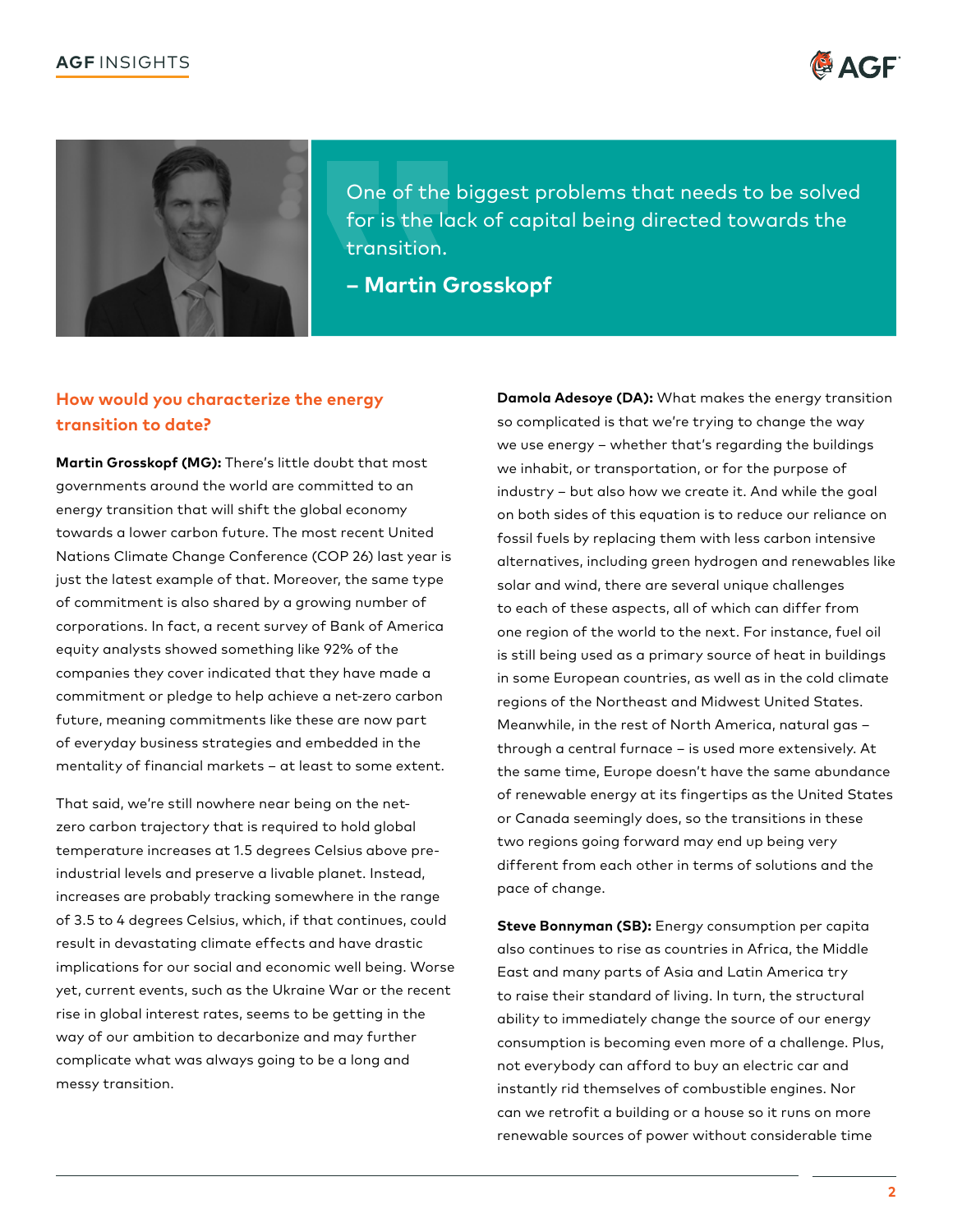



The average consumer may tell you that they vote for carbon capture, but they don't live for carbon capture. **– Steve Bonnyman**

and money. In fact, it remains questionable whether our existing infrastructure could even cope with a switch like that. Until we can solve for these types of limitations, the transition is going to take some time and is susceptible to fits and starts along the way.

**John Kratochwil (JK):** Perhaps China offers a good example of what's been said already. It's looking to switch more of its energy production towards nuclear. We're talking about 150 plants in the next 15 years, according to a recent report by BNN Bloomberg, but this probably took five to 10 years to plan out. So, while we talk about wanting to reduce our carbon footprint as soon as possible, it's more reasonable to believe it's going to take two or three decades for that to take hold in a meaningful way.

# **The Ukraine War has thrown energy markets into chaos, but what is the direct impact of it on the energy transition?**

**Lazar Naiker (LN):** With Russia being a significant producer of oil, gas and coal, the war has had a significant direct impact on the supply of these commodities. This is mainly because of embargoes related to Russian imports and has caused prices to soar as demand for energy remains relatively undiminished. The big question now is what to do about it. Given the net-zero commitments already discussed, it may seem counterintuitive for politicians to want to ramp up oil and gas production, but until we have sufficient renewable capacity, there may be no other option. Despite the war in Ukraine, the current

supply crisis has been a long-time coming and highlights the dangers of transitioning away from fossil fuels too quickly. For years, we've told traditional energy companies that we're not going to use their products anymore, disincentivizing them from investing the required amount of capital to produce the energy we require in the shortto-medium term before we have built out sufficient renewable generation.

**SB:** The reality is that a big block of supply has been constrained and most people are probably more concerned about the economic fallout of higher oil prices than they are about the carbon emissions from oil in the near term. It's a difficult trade-off to make, but not unreasonable given the stakes.

**Dillon Culhane (DC):** The war highlights what might be called an energy "trilemma" that is forcing us to consider the trade-offs between the cost of energy, decarbonization of energy and energy security all at once. Of course, of these issues, security is now arguably the most important, while before the Ukraine War it was barely a concern. Look at Europe over the past few years, for instance, which has cut production, offshored supply and generally been focused on building out its renewables capacity. But now Europe's largest source of oil and gas (i.e., Russia) is effectively lost to it, which has not only driven up energy prices, but has also put decarbonization on the backburner in deference to energy security. People are simply more worried about heating and powering their homes and keeping industry going than they are about reaching climate targets down the road. And because Europe has shut down so many of its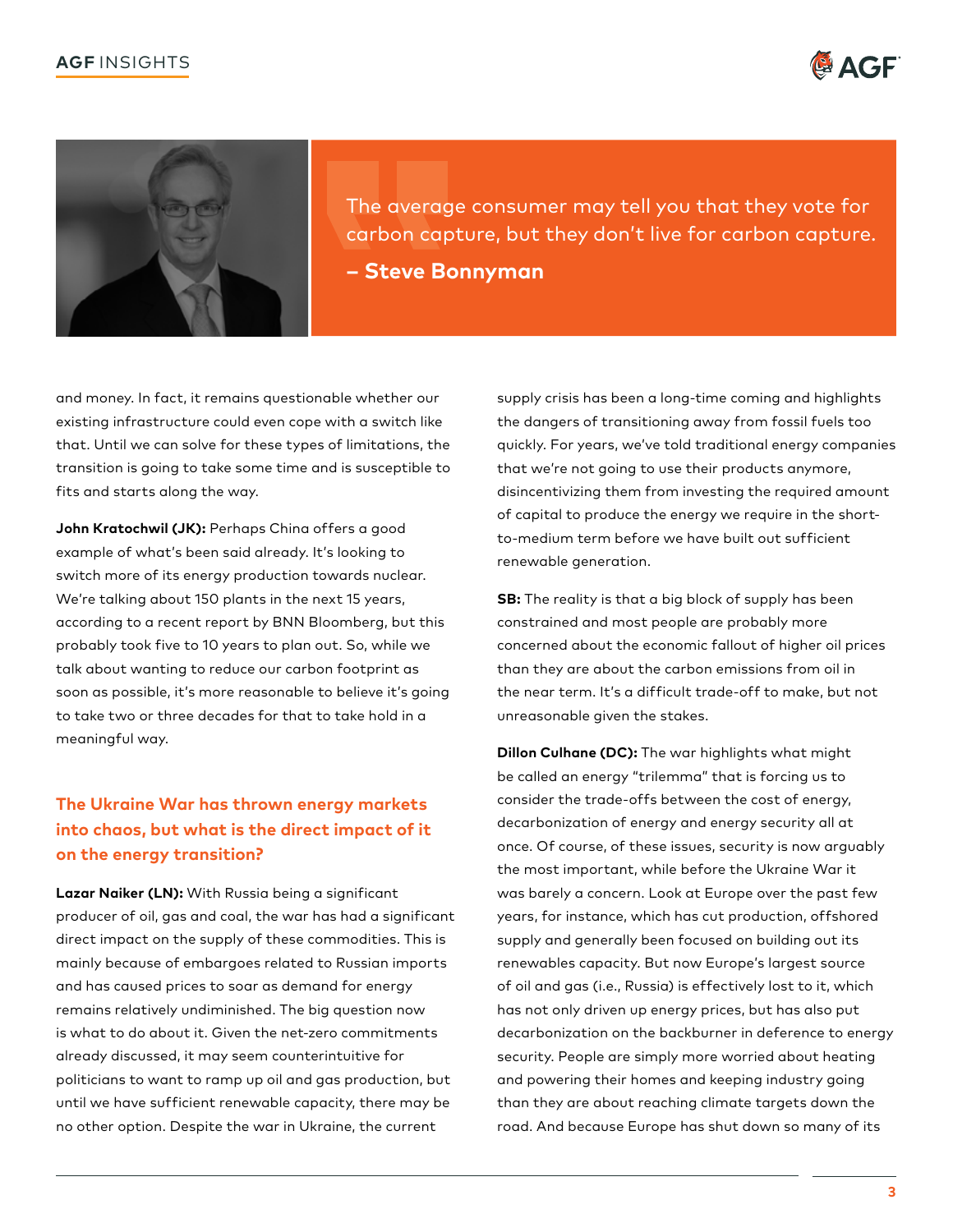



The war highlights what might be called an energy "trilemma" that is forcing us to consider the tradeoffs between the cost of energy, decarbonization of energy and energy security all at once.

**– Dillon Culhane** 

nuclear plants as well as gas production, many countries find themselves burning more coal again because it's the easiest source of energy to bring back online. In other words, the European Union may be trying to transition too fast and is now suffering the consequences of that.

**DA:** From a medium to long-term perspective, the war in Ukraine may strengthen the argument towards decarbonization. How do we ensure energy security when the current energy complex is dependent on regimes that are not reliable? Renewables for one. Regions with enough solar or wind at their disposal won't be as dependent on shipping for their energy needs from other regions as those without the same abundance. So, yes, over the short term, we may need to fix the current supply/demand imbalance by increasing fossil fuel production. But maybe the only way to get energy security is to build more offshore wind farms or use more distributed energy resources like battery storage or solar on residential properties. Simply put, these localized solutions will spring up because we want energy security and view the risk of shipping our energy needs via pipelines or tankers as too risky.

**DC:** We need to distinguish between North America, Europe and Asia. North America has plenty of oil, natural gas, wind and solar resource, for example, whereas Europe has much less of these, with the exception of offshore wind and strong solar resource in the south. So, while it may want to diversify away from Russian energy, Europe doesn't have many options to replace it in the short-term. And if it does eventually double down on decarbonization for security reasons, it's going to be very expensive.

# **What can be done, if anything, to speed up or smooth the transition from here?**

**MG:** One of the biggest problems that needs to be solved for is the lack of capital being directed towards the transition. Many of the technologies and innovations that are needed to make this work require long-duration commitments from investors. But there has been very little interest in deploying capital towards energy and energy infrastructure, whether it's wind and solar or oil and gas, and returns for energy companies have been terrible across the board in relation to low-capital intensity investments synonymous with Big Tech – at least until recently.

Moreover, while there's been a groundswell of interest in environmental, social and governance (ESG) investing since the pandemic began, let's not forget ESG was laughed out of the room for 20 years before that and that it may be falling out of favour again now that interest rates are climbing and putting downward pressure on longer-duration investments. Instead of investing in a lithium mine, which won't come online for five to seven years, for instance, many investors are more inclined to put their money into a stock that can provide an immediate return, including one of dozens of oil and gas companies who are not incentivized to reinvest their capital into transition-related projects that can help reduce their emissions, but are encouraged to buy back shares and pay out dividends. Why? Because pension funds need the cash flow and investors want the cash flow. They want a return on capital. They don't want deployment of capital in long-horizon projects.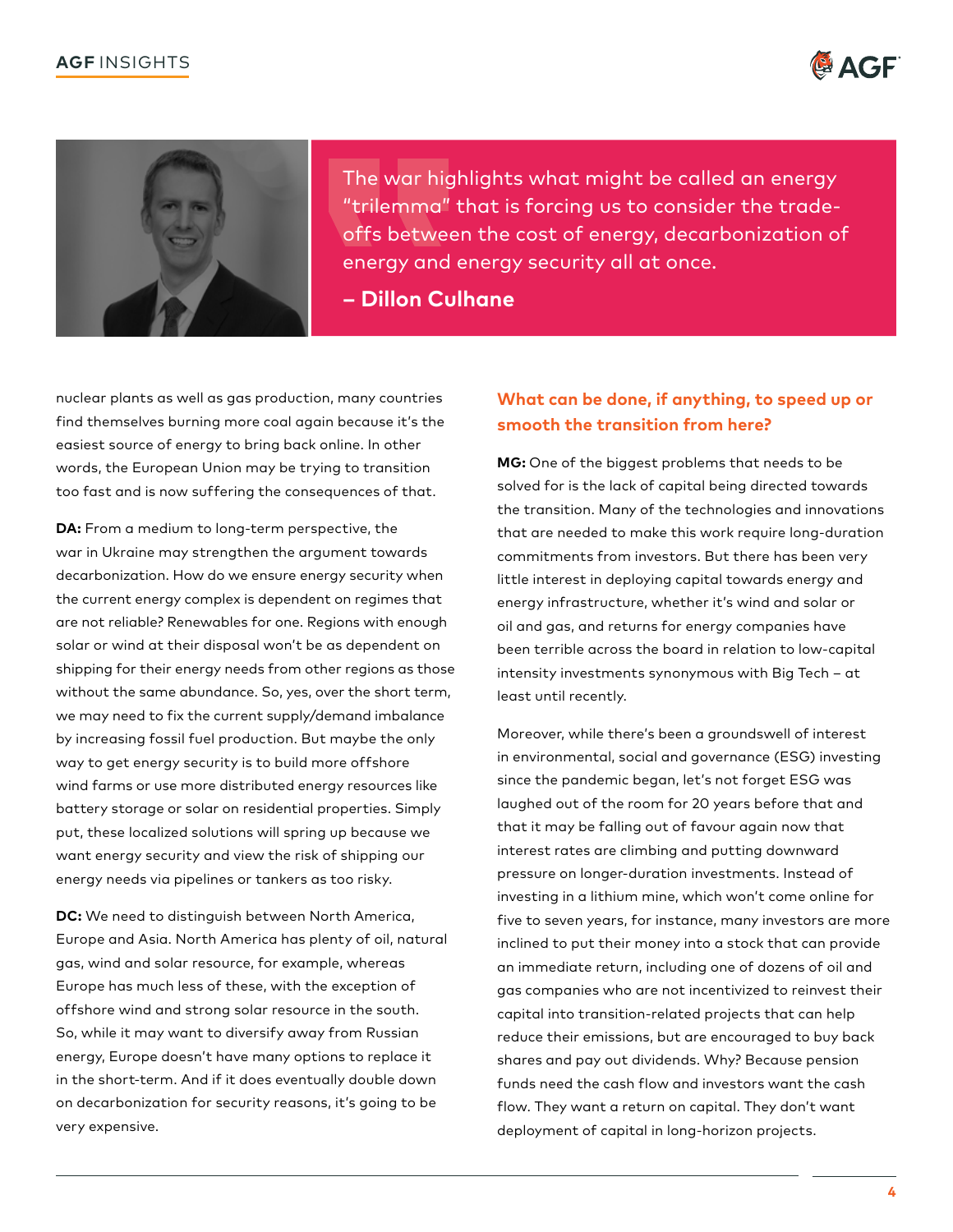



How do we ensure energy security when the current energy complex is dependent on regimes that are not reliable?

**– Damola Adesoye** 

**SB:** In fairness, some investors might be uncomfortable having an oil and gas company reinvest their capital into renewables or some other type of transition-related project because that's not its expertise. But it doesn't help the transition if many of these same investors are unwilling to re-invest their cash flow into longer-horizon projects. That's what is needed, but the ability to divert capital to quick return, low capital, highly scalable businesses has drawn funds away from this goal and we are probably a decade behind where we could or should be otherwise.

**MG:** A good example of that is the latest quarterly results from one of the biggest lithium providers, whose stock went down, in part because they announced an increase in capital spending. That's exactly what it should be doing, but, still, it gets punished.

**JK:** Remember IMO 2020, the rule limiting sulphur in fuel? Companies had several years to prepare for it, but many didn't make expenditures until the very last few months before implementation. Even then, they threw up their arms asking for more time all because investors generally don't want to spend today for something that won't happen or pay off until years from now. It's a hurdle that needs to be cleared if we want the transition to lower carbon to work, but that may require more regulation or need to be driven by consumers. If they truly demand it and start to really put their investment dollars towards that goal, there's a much better chance of getting this done.

**DC:** Another way to potentially smooth the transition is to slow it down, not speed it up. The goal is to reach zero carbon, but we know that's going to take years, so why are some countries bypassing lower carbon energy sources in the interim. For instance, why not switch from coal to natural gas until there's a more reliable option that gets us to our end goal? The world burned more coal last year than ever before, according to the International Energy Agency (IEA). How is that possible? There should be no coal power, but in Asia, they're still building new coal plants every year. These could all be replaced with liquified natural gas (LNG) until solar, wind and battery storage grow into more reliable solutions.

**DA:** The climate risk creates the urgency. If we had 100 years to transition, a gradual approach would make economic sense. But if we don't force the shutdown of fossil fuels, there's too long a tail to the transition.

**DC:** But it's almost as if we're saying we can't shut down the worst emitting source of power unless we go straight to zero carbon emitting. It shouldn't be an all or nothing situation.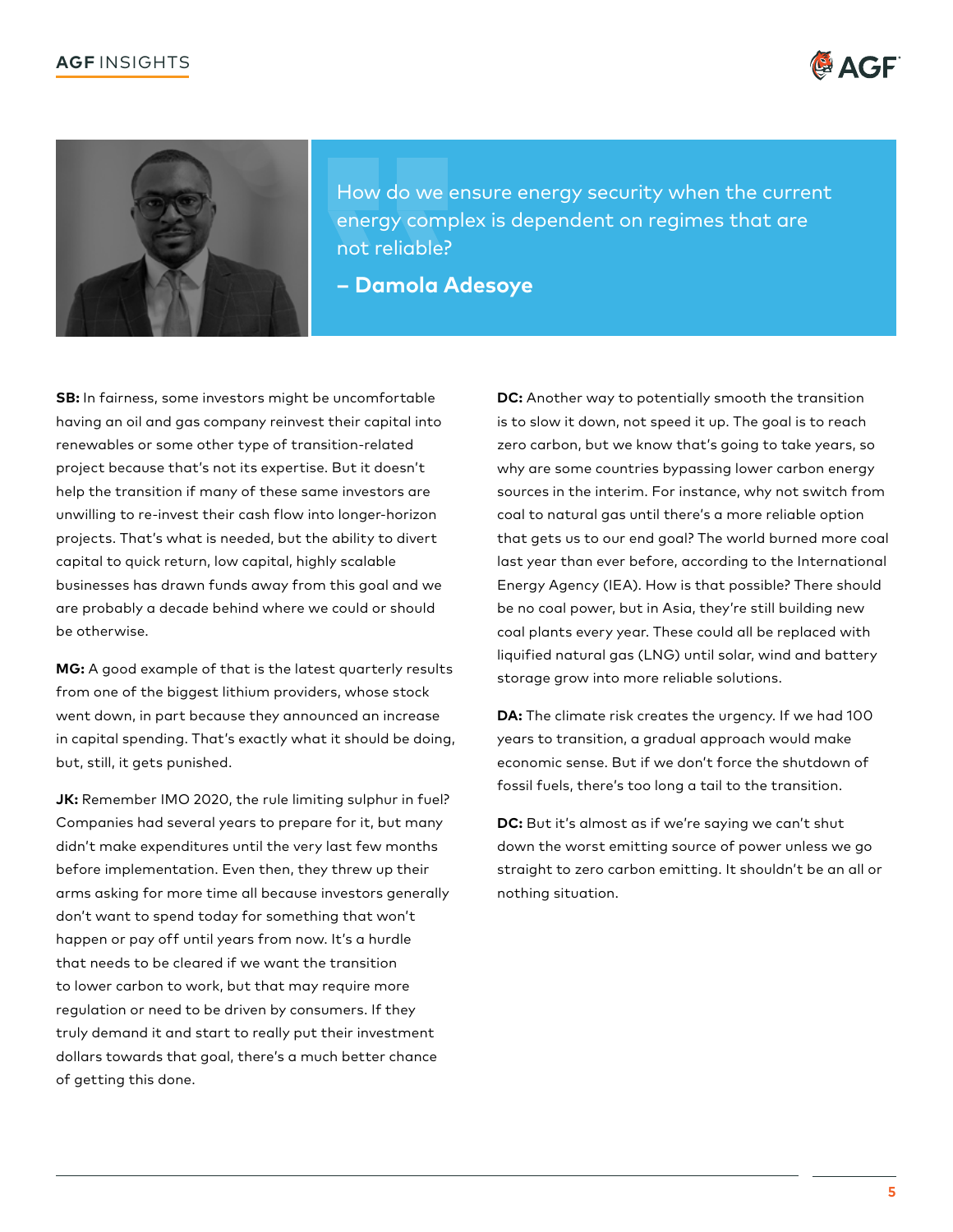



Investors generally don't want to spend today for something that won't happen or pay off until years from now. It's a hurdle that needs to be cleared if we want the transition to lower carbon to work.

**– John Kratochwil**

# **Beyond capital and potential new regulations, what role does the consumer play in fostering the transition?**

**SB:** It's all about the consumer. And not just because they control the demand side of the energy equation. They also help elect the governments who can regulate the transition and they can also invest in the capital that is required, but the issue is that too few people want to diminish their lifestyle. Until the Western World, in particular, is prepared to do that, we are going to have a gap in our ability to meet existing demand from existing sources, much less offset those from the growth of new, low carbon sources.

**MG:** The only reprieve we've had in the trend towards higher carbon emissions was during the early part of the pandemic when carbon emissions fell by about 8%, according to the IEA, because of the mass lockdowns that happened. If we were able to maintain that trend, we would probably achieve the goal of keeping global temperature increases at 1.5 degrees Celsius, but most people will never accept that level of change on an ongoing basis. In fact, we're already back to an emissions trajectory that is far above where we were in 2020.

**SB:** Look at miles travelled by car in the last year. It's way up, according to the U.S. Federal Highway Administration. And it's not being done in electric cars. The most sold vehicle in North America is the Ford F150, according to Edmunds, the online car guide. The average consumer may tell you that they vote for carbon capture, but they don't live for carbon capture.

**LN:** What should have happened in response to the Ukraine crisis is a reduction in consumption. That is what makes sense when 10% of the global supply of oil is at risk. Instead, the response we have seen thus far has been to support consumption through subsidies and tax relief. Leading up to the current crisis, we have put pressure on energy companies to lower their carbon footprint by divesting or producing less. This has not been met with an equal encouragement to consume less or the adequate provision of alternatives. This mismatch between supply and demand has contributed to where we are today.

**MG:** The best way to get consumers to use less energy is by pricing carbon more effectively. Environmental economists have been saying this for years. The cost of energy needs to become more expensive for us to use it more conscientiously. But that's not what gets politicians elected and that's not what people want – at least when they think about their daily lives. And therein lies the friction. It shouldn't constantly be "where's the next source of energy coming from?" Instead, it should be, "how do we use less of it?"

**SB:** That's the nail on the head. The best thing for lowcarbon sources of energy is US\$120 to US\$150 per barrel oil prices. But let's have the energy companies make money from those higher prices and pay it back to investors through dividends, who can re-invest it in companies that understand the renewable market and invest in it appropriately. The oil and gas energy companies will become smaller over time, but without that price pressure, you can't justify the capital expenditure required to make decarbonization work.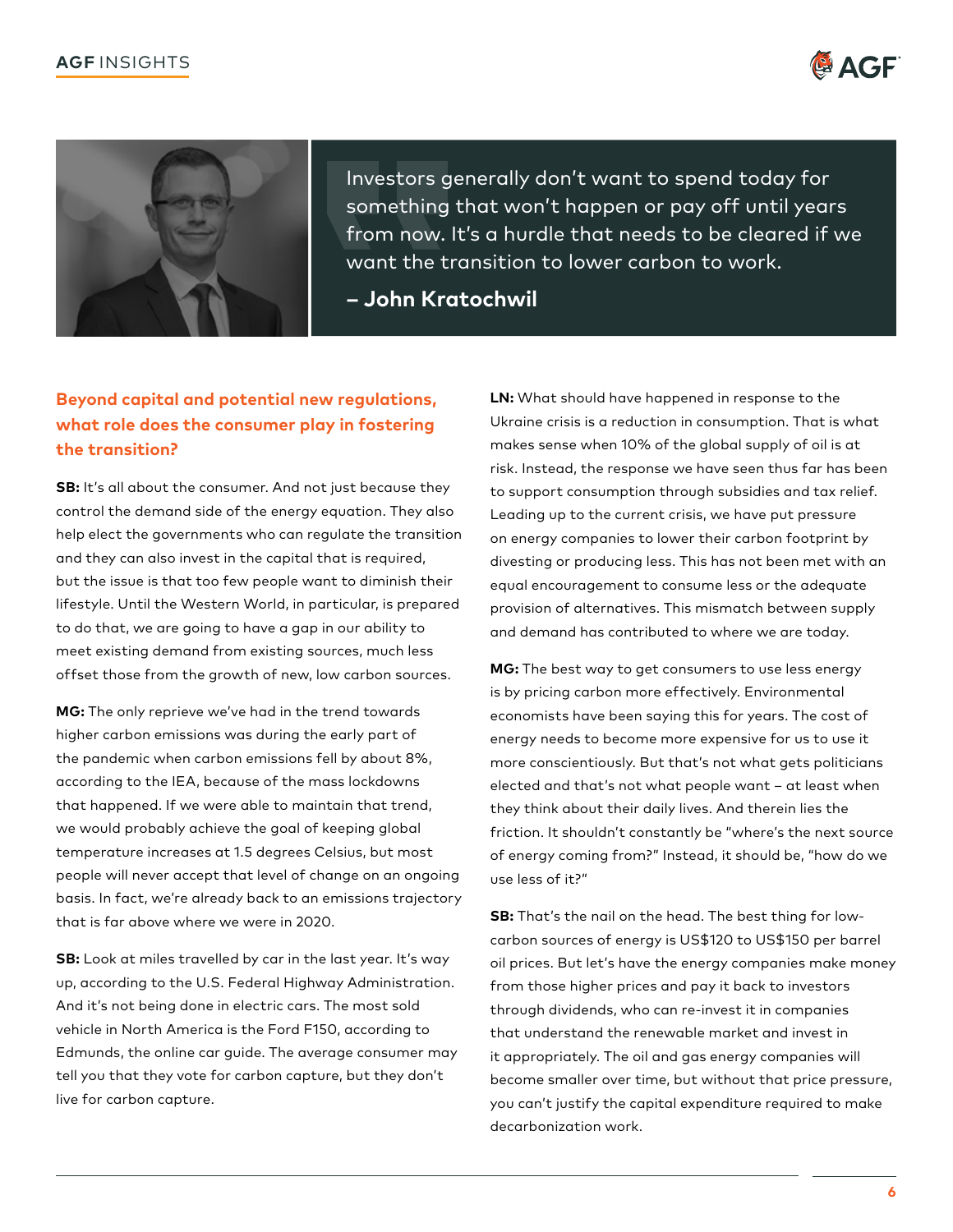



Despite the war in Ukraine, the current supply crisis has been a long-time coming and highlights the dangers of transitioning away from fossil fuels too quickly.

**– Lazar Naiker** 

# **To that end, what are some of the ways that investors can "play" the transition?**

**SB:** For someone interested in a broad-based real assets strategy that can invest across the energy spectrum, "barbelling" may be a good approach to take right now. Many oil and gas companies have clued into the fact that they won't be paid to extend their reserve life, so the capital is coming back to investors in the form of solid cash returns. Then, on the other end of the barbell, those returns can be re-invested in some of the longer-duration opportunities we've talked about, including renewables like wind farms and utilities that harness this type of power.

**DC:** Adding to that, the short-term outlook for traditional oil and gas stocks looks good for many of the reasons mentioned earlier, including, most importantly, the current shortage of supply. But if we're talking about the clean energy side, one option is to invest in the attractively valued names that already have operating projects that generate cash flows. Moreover, this could include some of the world's biggest oil and gas producers, many of which are investing heavily in carbon capture projects and are working on all kinds of renewable fuels

**MG:** Alternatively, if an investor is more interested in a strategy that is specifically geared to creating a more sustainable future without exposure to fossil fuels, it's important that long duration assets – which are the key to the transition – are not simply dismissed because of the challenging interest rate environment today. For instance, hydrogen companies may not provide much in the way of free cash flow in the near-term, but the technology has strong regulatory support and seems well set up to be profitable longer-term for those who are patient. Beyond that, it may be appropriate to invest in different parts of a company's capital structure to mitigate some of the shortterm risk of higher rates. This means owning the debt of a company you like rather than the equity, which can often be more volatile in these conditions. Either way, the point is to commit capital to the companies and themes that will give us the greatest chance realizing the long-term goal of decarbonization. And let's not forget how market cycles work. While traditional oil and gas stocks are benefiting today and "green" stocks are out of favour, that will no doubt change over time. In fact, given how poorly some of the latter have performed over the past year, now may be as good a time as any to put money to work in them.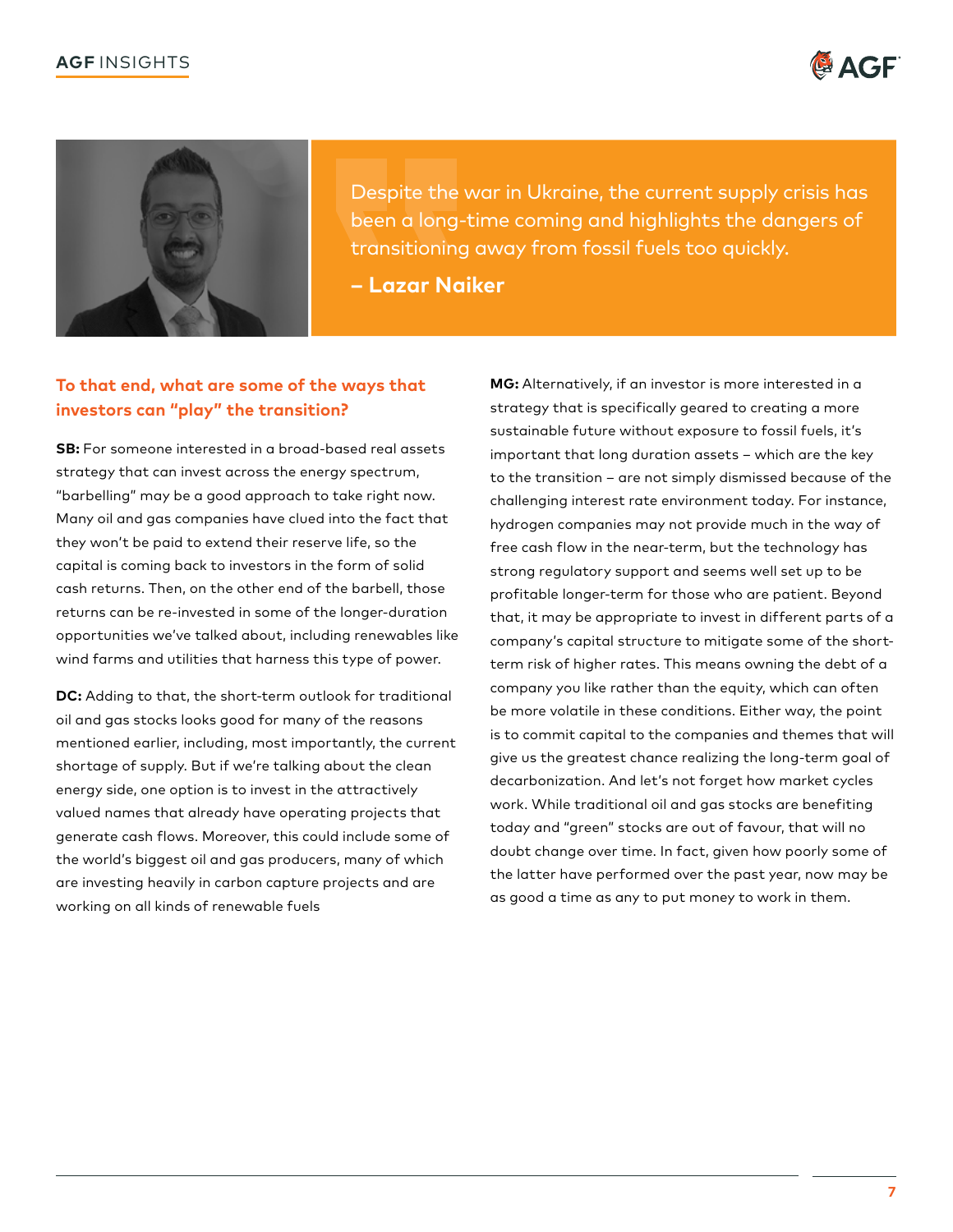

**Martin Grosskopf**  Vice-President and Portfolio Manager AGF Investments Inc.

Martin Grosskopf manages AGF's sustainable investing strategies and provides input on sustainability and environmental, social and governance (ESG) issues across the AGF investment teams. He is a thought leader and a frequent public speaker on ESG and Green Finance issues. He serves as Vice-Chair of the CSA Group technical committee on Green and Transition Finance and is a past member of the Responsible Investment Association (RIA)'s Board of Directors.

Martin has more than 20 years of experience in financial and environmental analysis. He previously served as Director, Sustainability Research and Portfolio Manager with Acuity Investment Management Inc., which was acquired by AGF Management Ltd. in 2011. Before joining the financial industry, Martin worked in a diverse range of industries in the areas of environmental management, assessment and mitigation. He was a project manager with CSA International from 1997 to 2000 and, prior to that, served as an environmental scientist with Acres International Limited.

Martin obtained a B.A. from the University of Toronto and an MES from York University, and earned an MBA from the Schulich School of Business.



**Steve Bonnyman** 

Co-Head, Equity Research and Portfolio Manager AGF Investments Inc.

Stephen Bonnyman is Co-Head Equity Research and Portfolio Manager of AGF's Global Real Asset portfolios. Working closely with the AGF research teams, Steve focuses on identifying companies with advantaged business models, solid balance sheets, favourable cost structures, attractive valuations or unrecognized growth. Steve is a member of the AGF Asset Allocation Committee (AAC), which is comprised of senior portfolio managers who are responsible for various regions and asset classes. The AAC meets regularly to discuss, analyze and assess the macro-economic environment and capital markets in order to determine optimal asset allocation recommendations.

He joined AGF in 2013 with more than 20 years of buy- and sell-side experience covering the global materials industry, including five years of institutional money management. Prior to joining AGF, Steve was Managing Director and Mining Analyst at a major financial institution, responsible for global company research coverage and equity market analysis. Prior to that, he was an analyst and portfolio manager at two leading asset management firms.

Steve has a B.Sc. in Geology from McMaster University and an MBA from Dalhousie University. He is a CFA® charterholder.



**Damola Adesoye**  Investment Analyst AGF Investments Inc.

Damola Adesoye is an Investment Analyst focusing on AGF's sustainable investing strategy. In this role he is responsible for generating ideas and maintaining coverage of existing positions in collaboration with the sector analysts. Damola also assists in the development of new tools, models and reports to support AGF's sustainable investment mandate.

He is an experienced investment professional with a demonstrated track record in global investment research for individual security and strategy selection. Prior to joining AGF, he held analyst and research roles in institutional investment management and banking.

Damola earned a Master of Business Administration (MBA) at the University of Victoria, BC and a BSc Geomatics Engineering from the University of Lagos, Nigeria. He is also a CFA® charterholder.



**Dillon Culhane**  Equity Analyst AGF Investments Inc.

Dillon Culhane is an Equity Analyst on the AGF North American Equity Team focusing on the Energy sector, particularly oil and gas companies, as well as Utilities.

Most recently, Dillon was an Equity Research Associate Analyst covering the Energy sector at RBC Capital Markets.

Prior to that, he was a Senior Associate at Deloitte & Touche LLP. Dillon earned a B.Comm. from Queen's University and is a Chartered Professional Accountant as well as a CFA® charterholder.